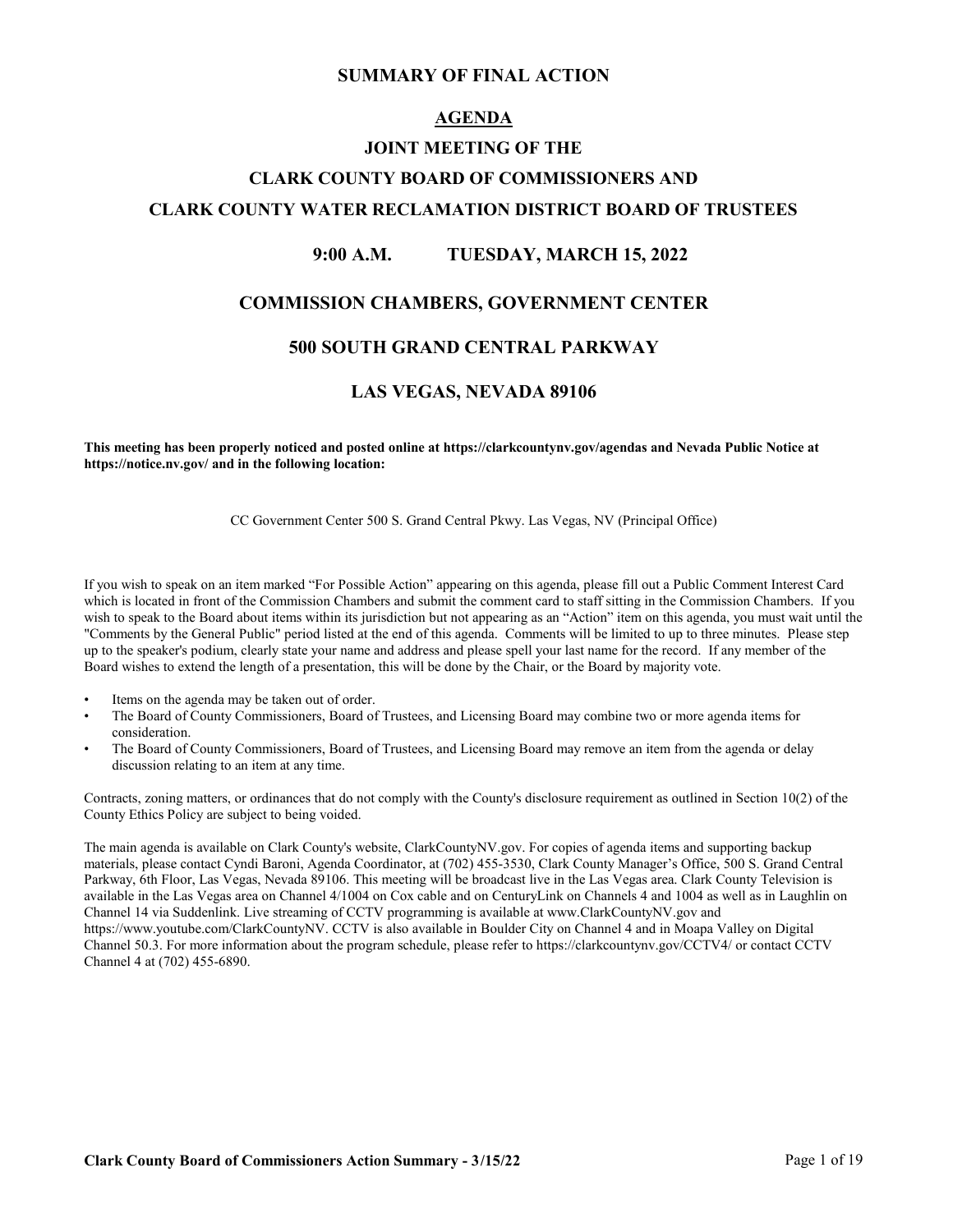### **SEC. 1. OPENING CEREMONIES**

# **CALL TO ORDER**

### **INVOCATION**

### **PLEDGE OF ALLEGIANCE**

### **SEC. 2. COMMISSIONERS' / COUNTY MANAGER'S RECOGNITION**

[Recognize St. Patrick's Day and highlight the significant contributions of the Irish-American](http://clark.legistar.com/gateway.aspx?m=l&id=/matter.aspx?key=8017)  community in Clark County. **1.**

### **ACTION: RECOGNIZED AS RECOMMENDED.**

#### ATTACHMENT: Staff Report

[Present a proclamation to Nevada Blind Children's Foundation, recognizing March 2022 as](http://clark.legistar.com/gateway.aspx?m=l&id=/matter.aspx?key=8073)  Nevada Blind Children's Awareness Month. **2.**

### **ACTION: PRESENTED AS RECOMMENDED.**

#### ATTACHMENT: Staff Report

#### **SEC. 3. PUBLIC FORUM**

This is the first of two portions of the meeting devoted to the Public. Public comment during this portion of the agenda must be limited to matters on the agenda for action. If you wish to speak during this portion of the agenda, please fill out a Public Comment Interest Card located in front of the Commission Chambers and submit a comment card to staff sitting in the Commission Chambers. After completing and submitting a Public Comment Interest Card, please step up to the speaker's podium, clearly state your name and address, and spell your last name for the record.

**3.** [Public Comment](http://clark.legistar.com/gateway.aspx?m=l&id=/matter.aspx?key=7956)

#### **SEC. 4. AGENDA**

[Approval of Minutes of the Regular Meeting on February 15, 2022. \(For possible action\)](http://clark.legistar.com/gateway.aspx?m=l&id=/matter.aspx?key=7953)  (Available in the County Clerk's Office, Commission Division) **4.**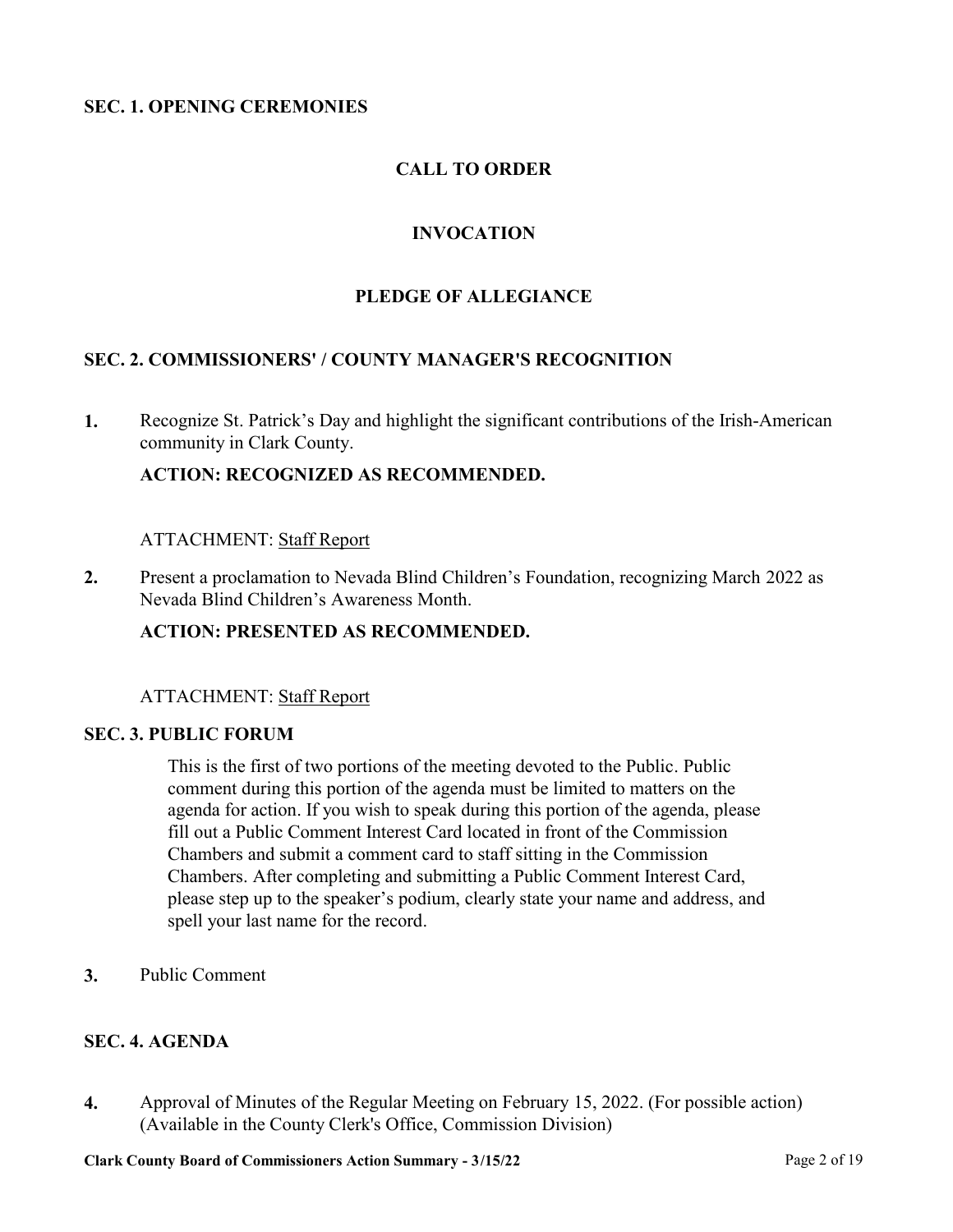#### **MOVED BY:** Justin Jones

### **ACTION: APPROVED SUBJECT MINUTES AS RECOMMENDED.**

#### **VOTE:** 6

| <b>Voting Aye:</b> | Jim Gibson          |
|--------------------|---------------------|
|                    | Justin Jones        |
|                    | Marilyn Kirkpatrick |
|                    | William McCurdy II  |
|                    | Michael Naft        |
|                    | Tick Segerblom      |
| <b>Voting Nay:</b> | None                |
| Absent:            | Ross Miller         |
| Abstain:           | None                |

[Approval of Agenda with the Inclusion of Any Emergency Items and Deletion of Any Items.](http://clark.legistar.com/gateway.aspx?m=l&id=/matter.aspx?key=7955)  (For possible action) **5.**

### **MOVED BY:** Justin Jones

**ACTION: APPROVED AGENDA, WITH ITEM NOS. 29, 30, AND 54 HELD UNTIL THE APRIL 5, 2022 BOARD MEETING; AND ITEM NO. 7 HEARD SEPARATELY, AS RECOMMENDED.**

**VOTE:** 6

| <b>Voting Aye:</b> | Jim Gibson          |
|--------------------|---------------------|
|                    | Justin Jones        |
|                    | Marilyn Kirkpatrick |
|                    | William McCurdy II  |
|                    | Michael Naft        |
|                    | Tick Segerblom      |
| <b>Voting Nay:</b> | None                |
| Absent:            | Ross Miller         |
| Abstain:           | None                |

### **SEC. 5. CONSENT AGENDA: Items No. 6 through No. 41**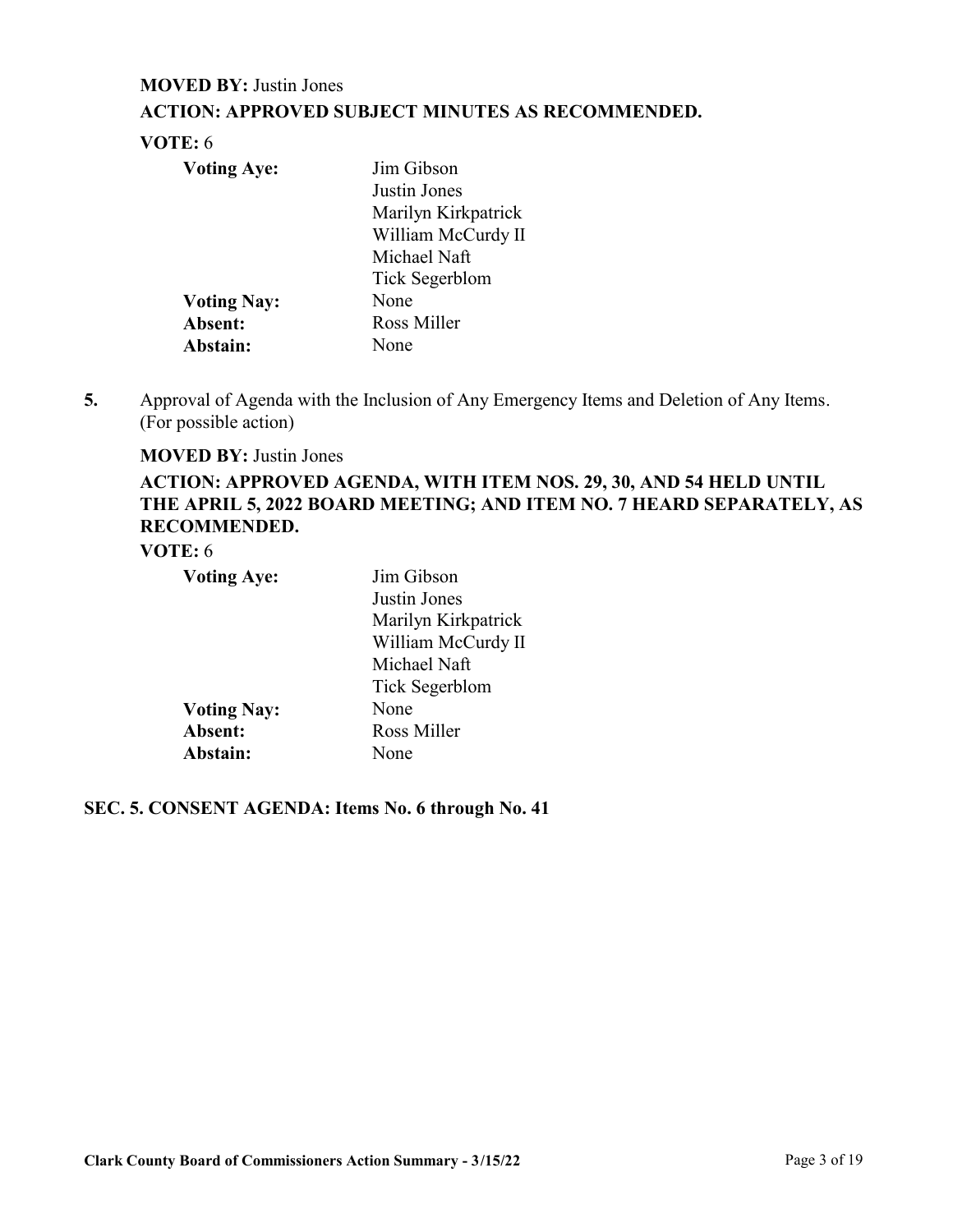NOTE:

• The Board of County Commissioners, Board of Trustees, and Licensing Board may remove an item from the agenda or delay discussion relating to an item at any time.

• Consent Agenda - All matters in this sub-category are considered by the Board of County Commissioners, Board of Trustees, and Licensing Board to be routine and may be acted upon in one motion. Most agenda items are phrased for a positive action. However, the Board/Trustees may take other actions such as hold, table, amend, etc.

• Consent Agenda items are routine and can be taken in one motion unless a Commissioner/Trustee/Licensing member requests that an item be taken separately. The Chair will call for public comment on these items before a vote. For all items left on the Consent Agenda, the action taken will be staff's recommendation as indicated on the item.

• Items taken separately from the Consent Agenda by

Commission/Trustees/Licensing members at the meeting will be heard following the Commissioners'/County Manager's Recognition Section.

**MOVED BY:** Justin Jones

# **ACTION: APPROVED CONSENT AGENDA ITEM NOS. 6 THROUGH 41 AS RECOMMENDED.**

**VOTE:** 6

| <b>Voting Aye:</b> | Jim Gibson          |
|--------------------|---------------------|
|                    | Justin Jones        |
|                    | Marilyn Kirkpatrick |
|                    | William McCurdy II  |
|                    | Michael Naft        |
|                    | Tick Segerblom      |
| <b>Voting Nay:</b> | None                |
| Absent:            | Ross Miller         |
| Abstain:           | None                |

### **Purchasing & Contracts**

[Approve an Amendment to the Contract with Oracle America, Inc., for CBE No. 604130-16, for](http://clark.legistar.com/gateway.aspx?m=l&id=/matter.aspx?key=7998)  Software, Software Maintenance, Cloud Services and Hardware; and authorize the Chief Financial Officer or her designee to sign the Amendment; or take other action as appropriate. (For possible action) **6.**

# **ACTION: APPROVED AS RECOMMENDED.**

# ATTACHMENT: Staff Report

ATTACHMENT: C604130-16 Disclosure

ATTACHMENT: C604130-16 Amendment

**7.** [Ratify and approve the Contract with Culinary Academy of Las Vegas, for CBE No. 606057-21](http://clark.legistar.com/gateway.aspx?m=l&id=/matter.aspx?key=8066)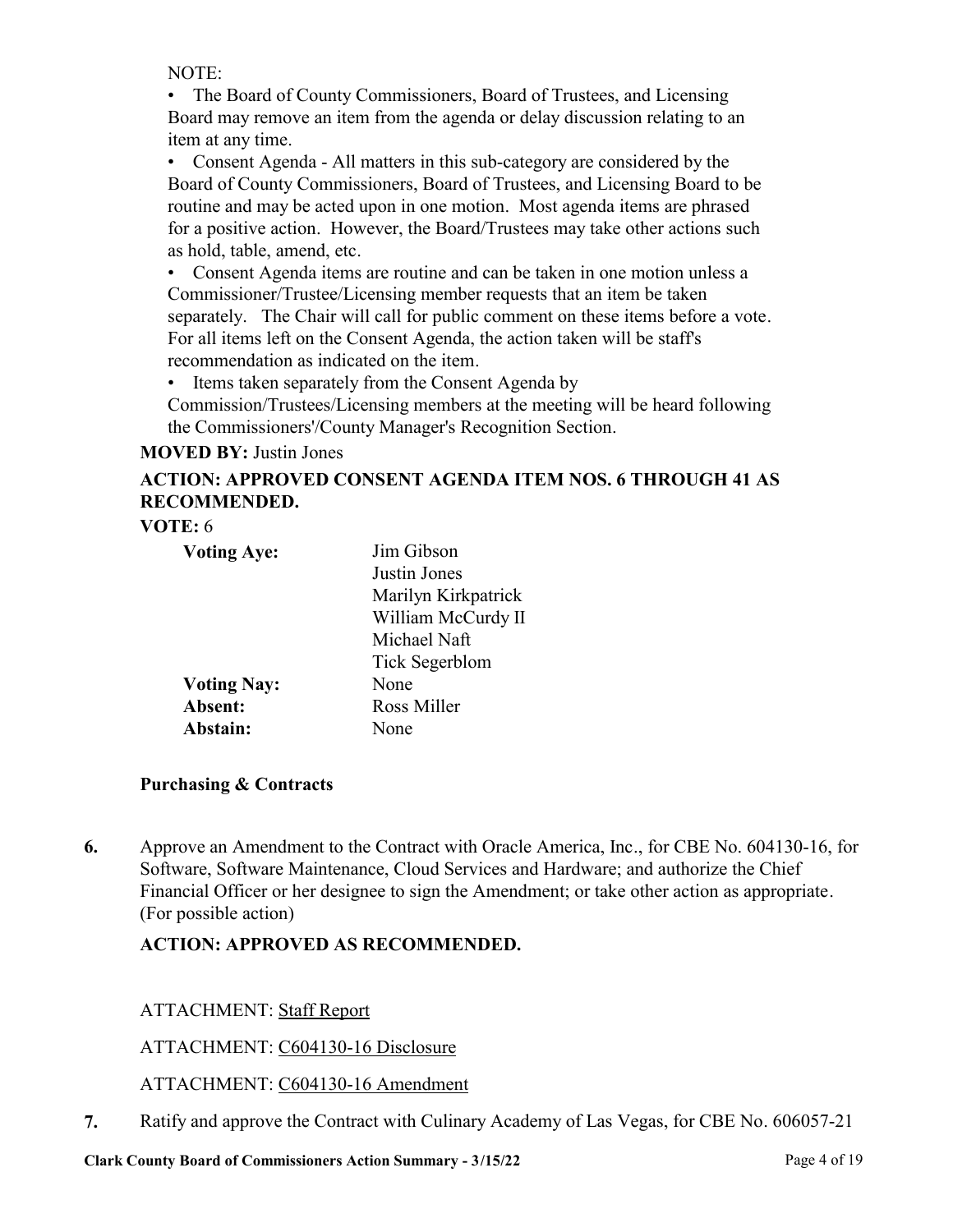[for Clark County Workforce Economic Stability Training Initiative, contingent upon submission](http://clark.legistar.com/gateway.aspx?m=l&id=/matter.aspx?key=8066)  of the required insurance; and authorize the Chief Financial Officer or her designee to sign the Contract; subject to approved budget appropriations; or take other action as appropriate. (For possible action)

### **MOVED BY:** Justin Jones

### **ACTION: APPROVED AS RECOMMENDED.**

### **VOTE:** 6

| <b>Voting Aye:</b> | Jim Gibson<br>Justin Jones<br>Marilyn Kirkpatrick<br>William McCurdy II<br>Michael Naft<br>Tick Segerblom |
|--------------------|-----------------------------------------------------------------------------------------------------------|
| <b>Voting Nay:</b> | None                                                                                                      |
| Absent:            | Ross Miller                                                                                               |
| Abstain:           | None                                                                                                      |

#### **Town Services**

Note for the record the following Town Advisory Board (TAB) and/or Citizens Advisory [Council \(CAC\) Minutes: Bunkerville TAB - October 14, 2021; Enterprise TAB - February 9,](http://clark.legistar.com/gateway.aspx?m=l&id=/matter.aspx?key=8179)  2022; Lone Mountain CAC - February 8, 2022; Mt. Charleston TAB - December 2, 2021; Paradise TAB - February 8, 2022; Red Rock CAC - January 26, 2022; Sandy Valley CAC - November 9, 2021, January 11, 2022, & February 8, 2022; Spring Valley TAB - February 8, 2022; Sunrise Manor TAB - February 10, 2022; and Winchester TAB - February 8, 2022. **8.**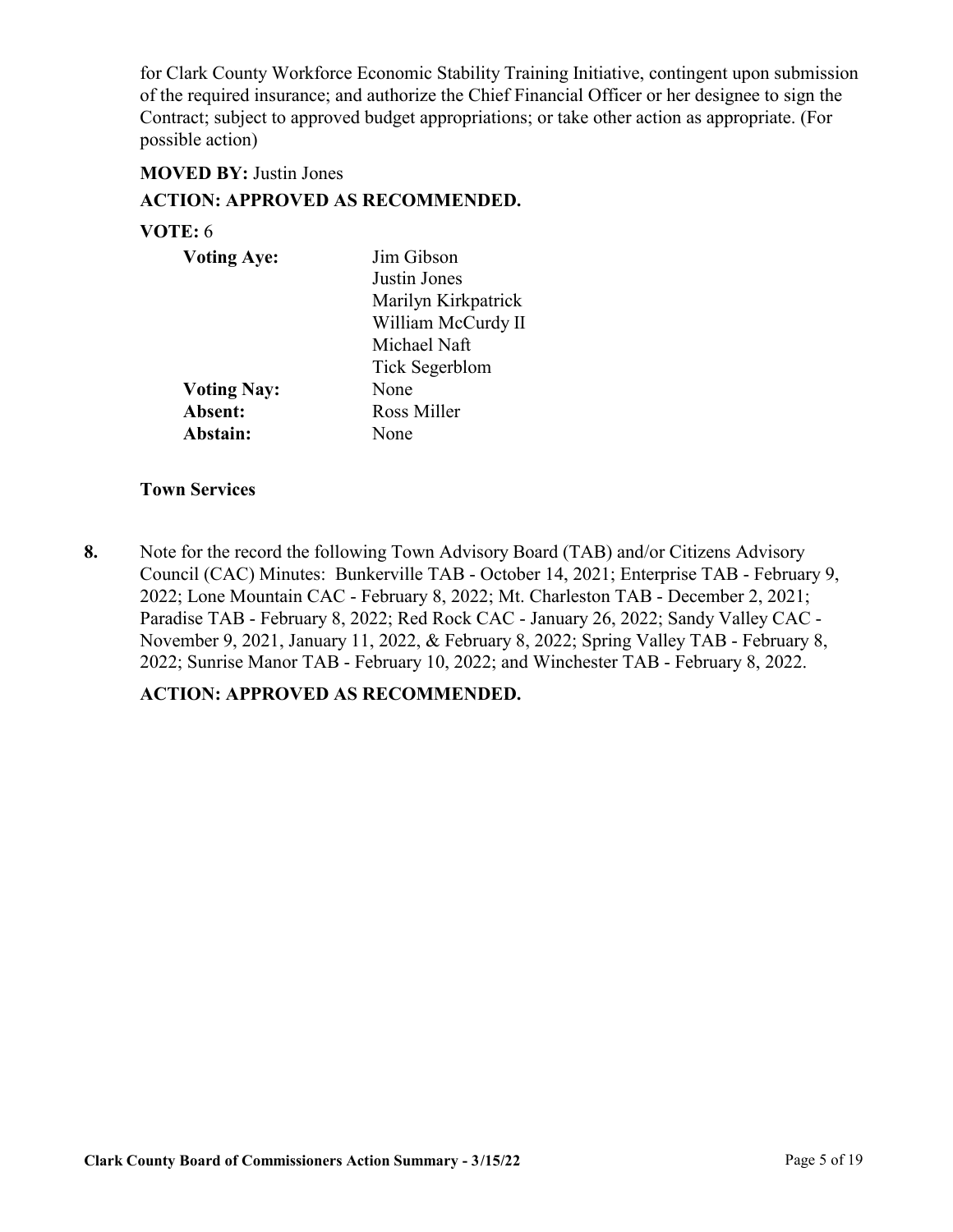ATTACHMENT: Bunkerville 101421.pdf

ATTACHMENT: Enterprise 020922.pdf

ATTACHMENT: Lone Mountain 020822.pdf

ATTACHMENT: Mt Charleston 120221.pdf

ATTACHMENT: Paradise 020822.pdf

ATTACHMENT: Red Rock 012622.pdf

ATTACHMENT: Sandy Valley 110921.pdf

ATTACHMENT: Sandy Valley 011122.pdf

ATTACHMENT: Sandy Valley 020822.pdf

ATTACHMENT: Spring Valley 020822.pdf

ATTACHMENT: Sunrise Manor 021022.pdf

ATTACHMENT: Winchester 020822.pdf

### **Social Service**

[Authorize the Chairman to sign the Interlocal Contract with the State of Nevada, on behalf of the](http://clark.legistar.com/gateway.aspx?m=l&id=/matter.aspx?key=8205)  Department of Health and Human Services; Division of Health Care Financing and Policy (DHCFP) and Division of Welfare and Supportive Services (DWSS), authorizing Clark County to provide to DHCFP the non-federal share for medical, administrative and transaction costs in accordance with the Nevada State Plan under Title XIX of the Social Security Act for coverage to eligible individuals, retroactively from July 1, 2021 through June 30, 2023; or take other action as appropriate. (For possible action) **9.**

### **ACTION: APPROVED AS RECOMMENDED.**

### ATTACHMENT: Staff Report

### ATTACHMENT: CC Medicaid Match Contract

### **Aviation**

Approve the selection of AD Partnership, LLC dba Airport Dimensions - Chase Sapphire Lounge by The Club (Chris Gwilliam, VP, Global Business Development) for Request for [Qualification 27-21 Airport Lounge Operator - C-Gates; and authorize staff to negotiate an](http://clark.legistar.com/gateway.aspx?m=l&id=/matter.aspx?key=8125)  agreement with the selectee; or take other action as appropriate. (For possible action) **10.**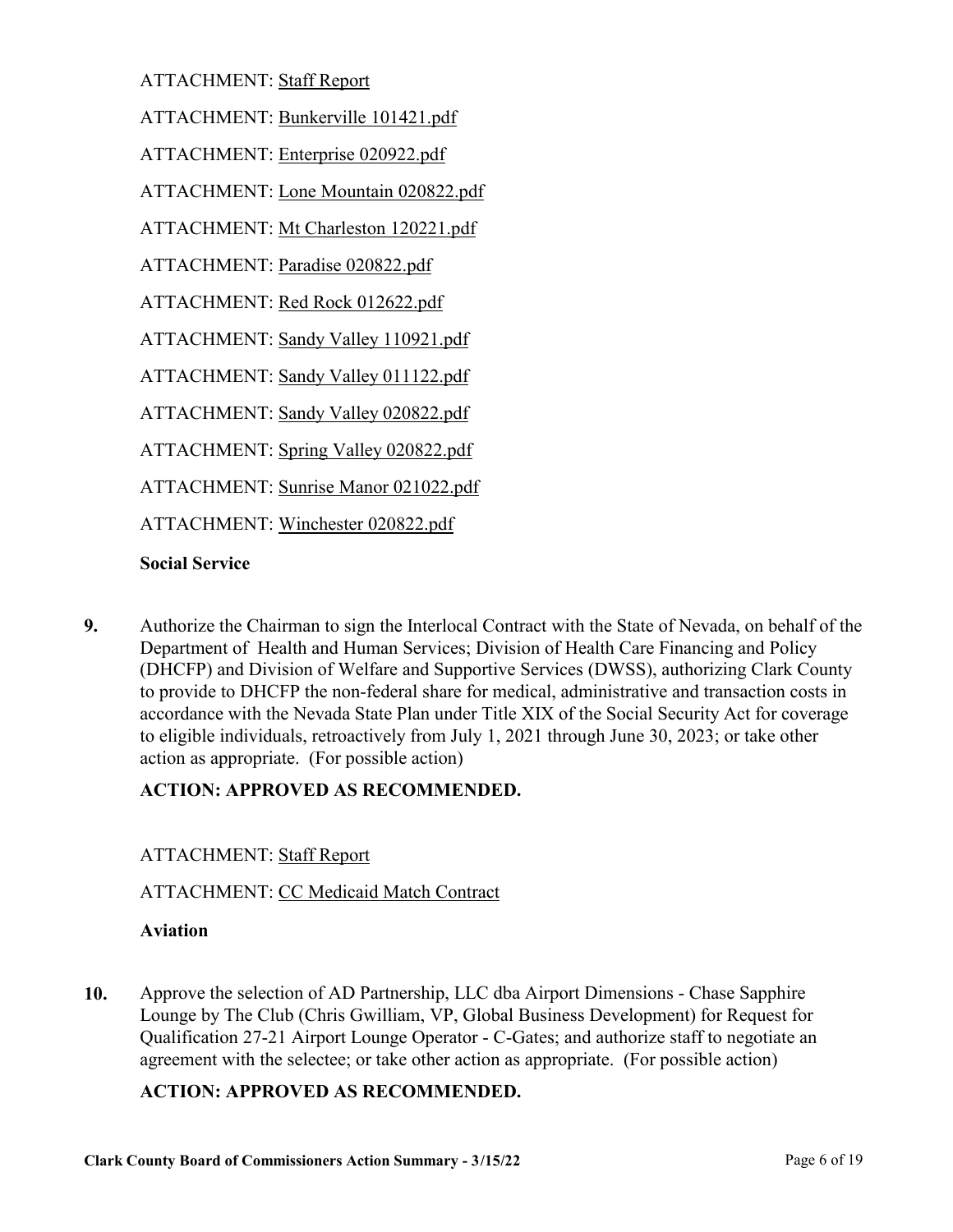### ATTACHMENT: RFQ 27-21 Disclosure Form

Authorize the Director of Aviation to sign a Contract (CBE-1167) between Clark County and Extreme Networks, Inc. (Paul Semak, Senior Vice President, Sales) to provide Hardware, [Software, Maintenance and Support Services; or take other action as appropriate. \(For possible](http://clark.legistar.com/gateway.aspx?m=l&id=/matter.aspx?key=8126)  action) **11.**

### **ACTION: APPROVED AS RECOMMENDED.**

### ATTACHMENT: Staff Report

### ATTACHMENT: CBE-1167 Award to Extreme.pdf

### **Public Works**

[Approve the relinquishment of interest in portions of right-of-way grants issued to Clark County](http://clark.legistar.com/gateway.aspx?m=l&id=/matter.aspx?key=8183)  by the Bureau of Land Management situated within Assessor's Parcel No. 125-19-301-012 generally located near Hualapai Way and Western Clark County 215 Bruce Woodbury Beltway; and authorize the County Manager or her designee to sign any documents necessary to complete the relinquishment process. (For possible action) **12.**

### **ACTION: APPROVED AS RECOMMENDED.**

### ATTACHMENT: Staff Report

### ATTACHMENT: PartialRelinquishmentROWs-APN 125-19-301-012-EXIT215 LLC

Approve and authorize the County Manager or her designee to sign a professional engineering [services contract between Clark County and Jacobs Engineering Group Inc. \(Ken Gilbreth, P.E.,](http://clark.legistar.com/gateway.aspx?m=l&id=/matter.aspx?key=8184)  Vice President) to provide design engineering services for the Clark County 215 Bruce Woodbury Beltway between Sunset Road and Durango Drive On-Ramps and Miscellaneous Sound Walls project. (For possible action) **13.**

### **ACTION: APPROVED AS RECOMMENDED.**

### ATTACHMENT: Staff Report

#### ATTACHMENT: Contract-Org Jacobs Eng Grp CC215BWBeltwaySunsetDurango

Approve and authorize the Chair to sign Supplemental No. 1 to Interlocal Contract No. 1057 [between Clark County and Regional Transportation Commission of Southern Nevada to change](http://clark.legistar.com/gateway.aspx?m=l&id=/matter.aspx?key=8185)  the funding account for the Casino Drive from Needles Highway to Harrah's Hotel in Laughlin, Nevada project. (For possible action) **14.**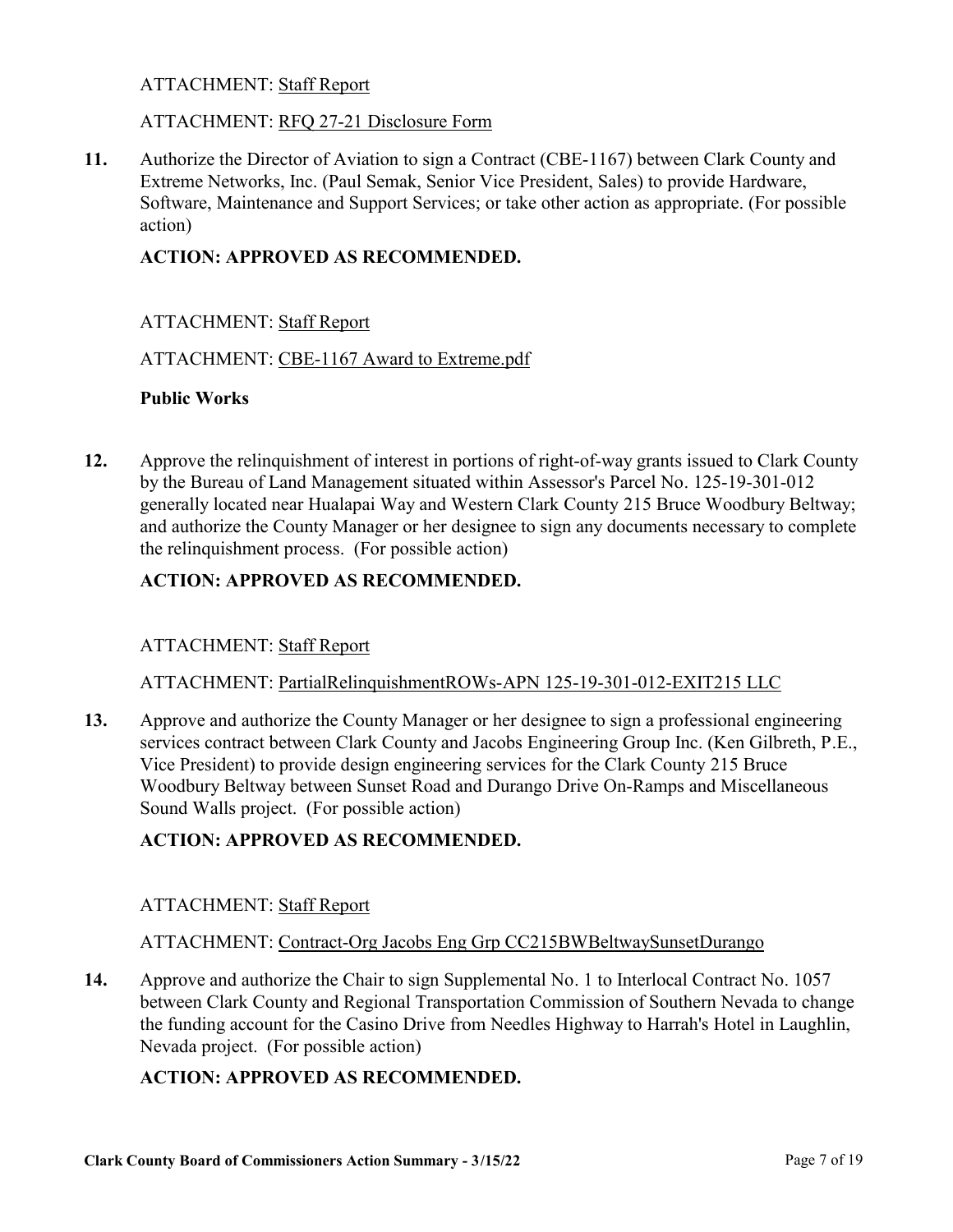#### ATTACHMENT: Supp 1 Contract 1057 RTCSN CasinoDrNeedlesHwyHarrahsHtlLaugh

Approve and authorize the Chair to sign Supplemental No. 1 to Interlocal Contract No. 1249 [between Clark County and Regional Transportation Commission of Southern Nevada to change](http://clark.legistar.com/gateway.aspx?m=l&id=/matter.aspx?key=8186)  the funding account for the Intersection Improvements Program: Roundabouts at Various Locations project. (For possible action) **15.**

### **ACTION: APPROVED AS RECOMMENDED.**

### ATTACHMENT: Staff Report

ATTACHMENT: Supp 1 Contract 1249 RTCSN IntersectionImprovsRoundabouts

Approve and authorize the Chair to sign Supplemental No. 1 to Interlocal Contract No. 1257 [between Clark County and Regional Transportation Commission of Southern Nevada to change](http://clark.legistar.com/gateway.aspx?m=l&id=/matter.aspx?key=8187)  the funding account for the Searchlight Solar Power Streetlights project. (For possible action) **16.**

### **ACTION: APPROVED AS RECOMMENDED.**

### ATTACHMENT: Staff Report

ATTACHMENT: Supp 1 Contract 1257 RTCSN SearchlightSolarPowerStreetlights

[Approve and authorize the Chair to sign Supplemental No. 1 to Interlocal Contract No. 1265](http://clark.legistar.com/gateway.aspx?m=l&id=/matter.aspx?key=8188)  between Clark County and the Regional Transportation Commission of Southern Nevada to change the funding account for the Moapa Valley Airport Road Relocation project. (For possible action) **17.**

### **ACTION: APPROVED AS RECOMMENDED.**

### ATTACHMENT: Staff Report

ATTACHMENT: Supp 1 Contract 1265 RTCSN MoapaValleyAirportRdRelocation

Approve and authorize the Chair to sign Supplemental No. 2 to Interlocal Contract No. 1209 between Clark County and Regional Transportation Commission of Southern Nevada to change [the funding account for the Intersection Improvements Program: Fiscal Year 2021 project. \(For](http://clark.legistar.com/gateway.aspx?m=l&id=/matter.aspx?key=8189)  possible action) **18.**

### **ACTION: APPROVED AS RECOMMENDED.**

### ATTACHMENT: Staff Report

ATTACHMENT: Supp 2 Contract 1209 RTCSN IntersectionImprovsProg-FY2021

Approve and authorize the Chair to sign Supplemental No. 3 to Interlocal Contract No. 725 [between Clark County and Regional Transportation Commission of Southern Nevada to change](http://clark.legistar.com/gateway.aspx?m=l&id=/matter.aspx?key=8190)  **19.**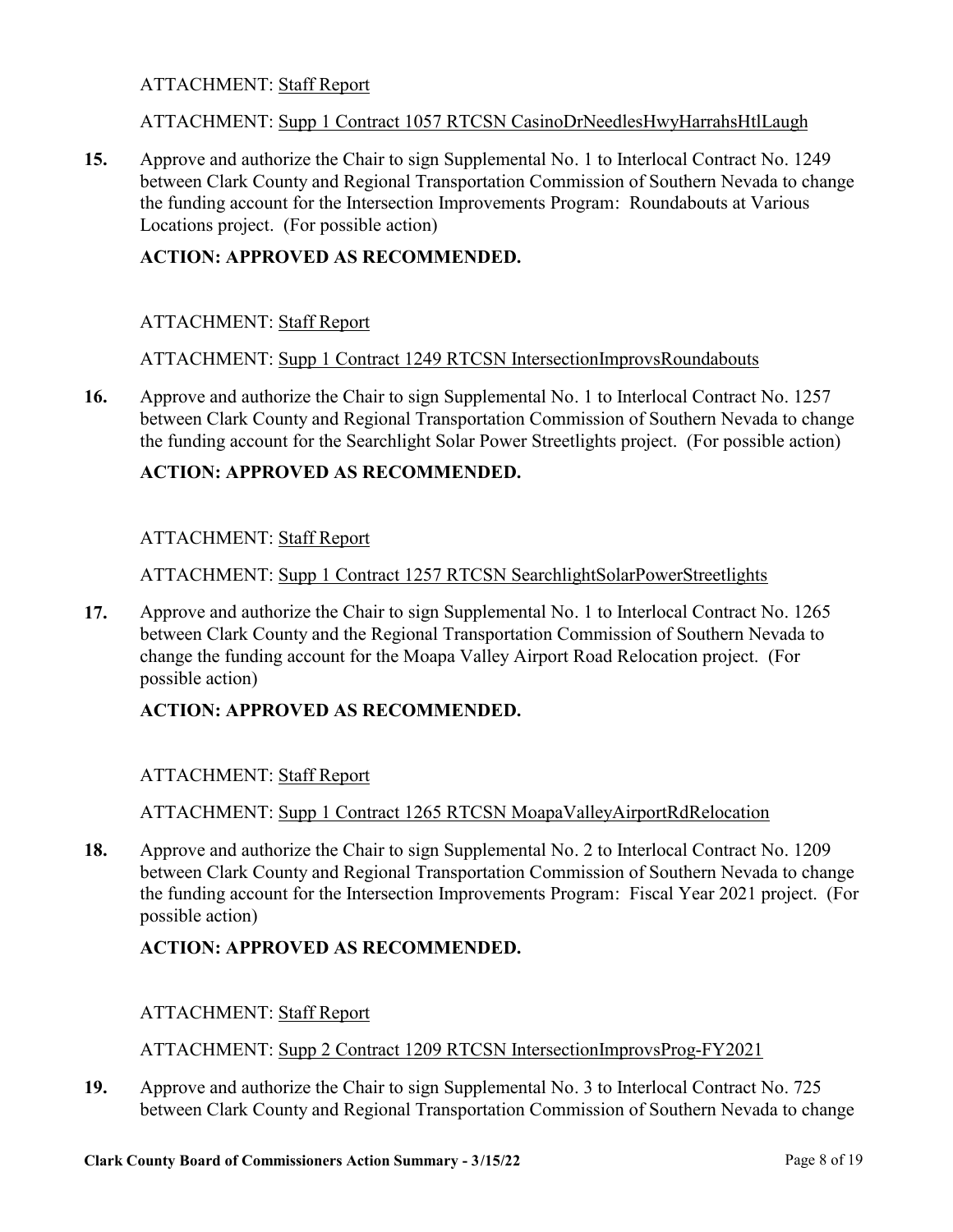[the funding account for the Carey Avenue between Nellis Boulevard and Toiyabe Street project.](http://clark.legistar.com/gateway.aspx?m=l&id=/matter.aspx?key=8190)  (For possible action)

# **ACTION: APPROVED AS RECOMMENDED.**

# ATTACHMENT: Staff Report

### ATTACHMENT: Supp 3 Contract 725 RTCSN CareyNellisToiyabe

Approve and authorize the Chair to sign Supplemental No. 3 to Interlocal Contract No. 802 [between Clark County and the Regional Transportation Commission of Southern Nevada to](http://clark.legistar.com/gateway.aspx?m=l&id=/matter.aspx?key=8191)  change the funding account for the Decatur Boulevard between Cactus Avenue and Warm Springs Road project. (For possible action) **20.**

### **ACTION: APPROVED AS RECOMMENDED.**

### ATTACHMENT: Staff Report

### ATTACHMENT: Supp 3 Contract 802 RTCSN DecaturCactusWarmSprings

Approve and authorize the Chair to sign Supplemental No. 3 to Interlocal Contract No. 906 [between Clark County and Regional Transportation Commission of Southern Nevada to change](http://clark.legistar.com/gateway.aspx?m=l&id=/matter.aspx?key=8192)  the funding account for the Jones Boulevard between Cactus Avenue and Blue Diamond Road project. (For possible action) **21.**

# **ACTION: APPROVED AS RECOMMENDED.**

### ATTACHMENT: Staff Report

### ATTACHMENT: Supp 3 Contract 906 RTCSN JonesErieBlueDiamond

Approve and authorize the Chair to sign Supplemental No. 4 to Interlocal Contract No. 883 [between Clark County and Regional Transportation Commission of Southern Nevada to change](http://clark.legistar.com/gateway.aspx?m=l&id=/matter.aspx?key=8193)  the funding account for the Desert Inn Road between Nellis Boulevard and Hollywood Boulevard project. (For possible action) **22.**

### **ACTION: APPROVED AS RECOMMENDED.**

### ATTACHMENT: Staff Report

### ATTACHMENT: Supp 4 Contract 883 RTCSN DesertInnNellisHollywood

Approve and authorize the Chair to sign Supplemental No. 6 to Interlocal Contract No. 373 [between Clark County and Regional Transportation Commission of Southern Nevada to change](http://clark.legistar.com/gateway.aspx?m=l&id=/matter.aspx?key=8194)  the funding account for the Sandy Valley, Columbia Pass and Miami Street project. (For possible action) **23.**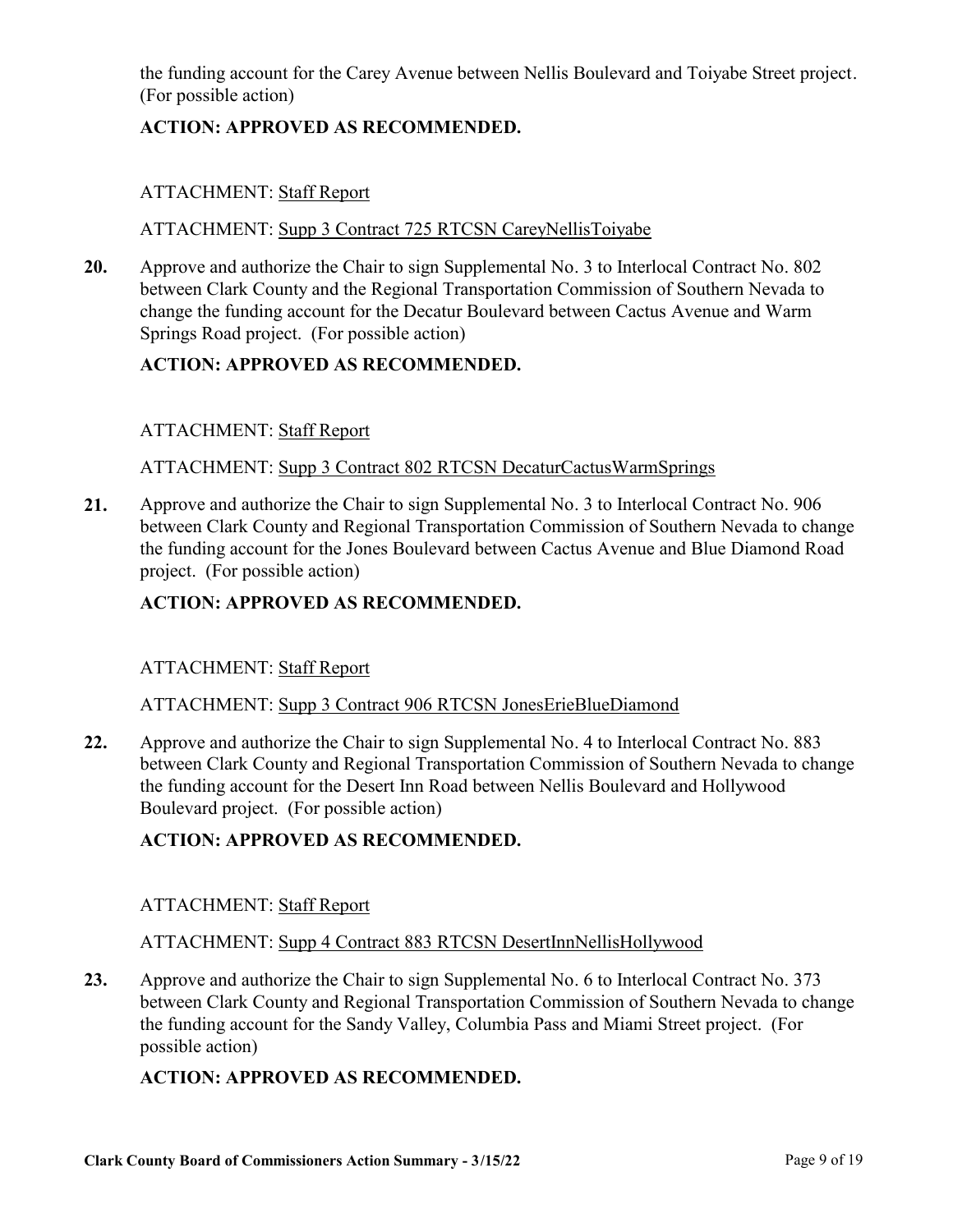#### ATTACHMENT: Supp 6 Contract 373 RTCSN SandyVlyColumbiaPassMiami

Approve and authorize the Chair to sign Supplemental No. 6 to Interlocal Contract No. 414 [between Clark County and Regional Transportation Commission of Southern Nevada to change](http://clark.legistar.com/gateway.aspx?m=l&id=/matter.aspx?key=8195)  the funding account for the Russell Road between Clark County 215 Beltway and Rainbow Boulevard project. (For possible action) **24.**

### **ACTION: APPROVED AS RECOMMENDED.**

### ATTACHMENT: Staff Report

### ATTACHMENT: Supp 6 Contract 414 RTCSN RussellLVBeltwayRainbow

### **Budget & Finance**

[In accordance with NRS 244.210 and 354.220 through 354.250, approve, adopt, and authorize](http://clark.legistar.com/gateway.aspx?m=l&id=/matter.aspx?key=8123)  the Chair to sign a resolution to authorize refunds as shown on Exhibit "A. " (For possible action) **25.**

### **ACTION: APPROVED (RESOLUTION NO. R-3-15-22-1) AS RECOMMENDED.**

### ATTACHMENT: Staff Report

ATTACHMENT: Agenda resolution 3-15-22

ATTACHMENT: Agenda back up 3-15-22

[Authorize the creation of 8 full-time permanent positions for the Eighth Judicial District Court.](http://clark.legistar.com/gateway.aspx?m=l&id=/matter.aspx?key=8090)  (For possible action) **26.**

### **ACTION: APPROVED AS RECOMMENDED.**

### ATTACHMENT: Staff Report

ATTACHMENT: FY23 District Court MOU supplemental positions

[In accordance with NRS 354.598005, authorize the December 2021 and January 2022 transfer of](http://clark.legistar.com/gateway.aspx?m=l&id=/matter.aspx?key=8091)  appropriations between functions within various funds as shown on Exhibit B. (For possible action) **27.**

### **ACTION: APPROVED AS RECOMMENDED.**

ATTACHMENT: Staff Report

ATTACHMENT: December 2021

ATTACHMENT: January 2022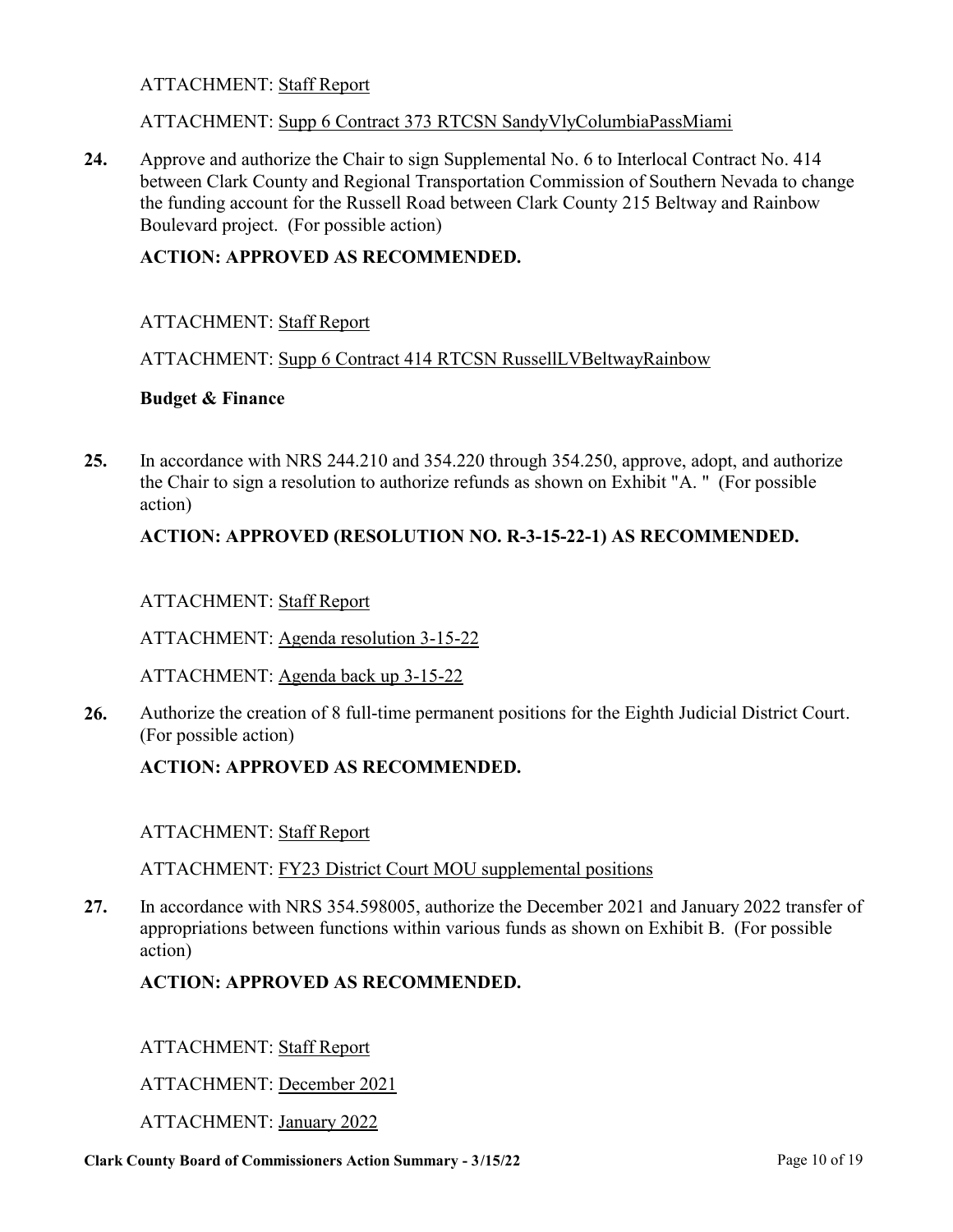[Approve, adopt, and authorize the Chair to sign an Interlocal Contract between the Department](http://clark.legistar.com/gateway.aspx?m=l&id=/matter.aspx?key=8199)  of Health and Human Services Division of Health Care Financing and Policy (DHCFP) and Clark County for the federally required participation share and administrative costs of a Practitioner Upper Payment Limit (UPL) program. (For possible action) **28.**

# **ACTION: APPROVED AS RECOMMENDED.**

### ATTACHMENT: Staff Report

ATTACHMENT: Clark County Practitioner UPL interlocal.pdf

Authorize the award of \$250,000 of Clark County marijuana fees to fund the Legal Aid Center of Southern Nevada Clean Slate Legal Assistance Project; authorize the County Manager or her [designee to execute the required grant resolution per NRS 244.1505; or take other action deemed](http://clark.legistar.com/gateway.aspx?m=l&id=/matter.aspx?key=8200)  appropriate. (For possible action) **29.**

# **ACTION: DELETED FROM THE AGENDA AND HELD UNTIL THE APRIL 5, 2022 BOARD MEETING.**

### ATTACHMENT: Staff Report

Authorize the award of \$250,000 of Clark County marijuana fees to fund the Nevada Legal [Services Clean Slate Legal Assistance Project; authorize the County Manager or her designee to](http://clark.legistar.com/gateway.aspx?m=l&id=/matter.aspx?key=8201)  execute the required grant resolution per NRS 244.1505; or take other action deemed appropriate. (For possible action) **30.**

# **ACTION: DELETED FROM THE AGENDA AND HELD UNTIL THE APRIL 5, 2022 BOARD MEETING.**

### ATTACHMENT: Staff Report

### **Clark County Water Reclamation District (Board of County Commissioners sitting as the CCWRD Board of Trustees)**

Approve the award of District ITB No. 210037, "Hazardous and Non-Hazardous Waste Removal, Transportation, and Disposal Services", to the lowest responsive and responsible [bidder, contingent upon submission of required insurance; or take other action as appropriate.](http://clark.legistar.com/gateway.aspx?m=l&id=/matter.aspx?key=8079)  Staff recommends award to Logistical Solutions, LLC (Ginnie Salazar, Executive Director). (For possible action) **31.**

### **ACTION: APPROVED AS RECOMMENDED.**

ATTACHMENT: Staff Report

ATTACHMENT: 210037-Disclosure of Ownership-Logistical Solutions

[Approve and authorize the Chair to sign an interlocal agreement between the City of Las Vegas](http://clark.legistar.com/gateway.aspx?m=l&id=/matter.aspx?key=8080)  and the Clark County Water Reclamation District for the diversion of wastewater from the **32.**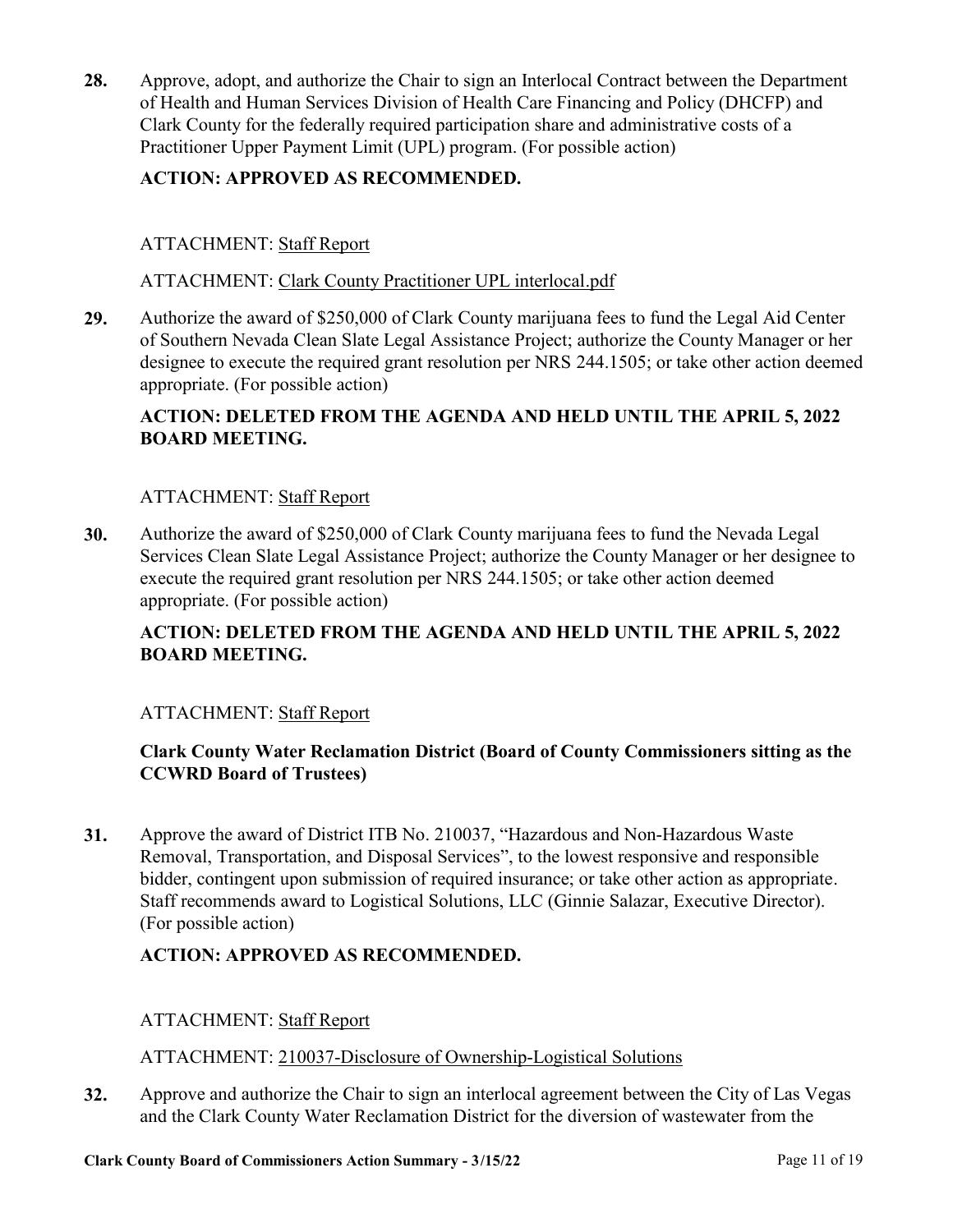[District's Lincoln Lift Station Sewershed to the City of Las Vegas, Project No. 19101, Lincoln](http://clark.legistar.com/gateway.aspx?m=l&id=/matter.aspx?key=8080)  Lift Station Rehabilitation; or take other action as appropriate. (For possible action)

## **ACTION: APPROVED AS RECOMMENDED.**

# ATTACHMENT: Staff Report

### ATTACHMENT: Agreement between CLV and CCWRD for Project 19101

Approve and authorize the General Manager to utilize the University of California/OMNIA [Partners Agreement No. 2021002889, competitively solicited and awarded to Fisher Scientific](http://clark.legistar.com/gateway.aspx?m=l&id=/matter.aspx?key=8081)  Company, LLC (Lisa V. Witte, President), for the purchase of Laboratory Equipment and Supplies on an as needed basis; District CFN 220014; or take other action as appropriate. (For possible action) **33.**

### **ACTION: APPROVED AS RECOMMENDED.**

### ATTACHMENT: Staff Report

### ATTACHMENT: 220014-Disclosure of Ownership-Fisher Scientific

Approve and authorize the General Manager to sign an Agreement for Engineering Services with VTN Nevada to provide design, bid, and engineering services during construction for [Project No. 20003, Centrate and Acid Waste Pipelines; or take other action as appropriate. \(For](http://clark.legistar.com/gateway.aspx?m=l&id=/matter.aspx?key=8082)  possible action) **34.**

### **ACTION: APPROVED AS RECOMMENDED.**

### ATTACHMENT: Staff Report

ATTACHMENT: 20003 Agreement

### ATTACHMENT: 20003 Disclosure of Ownership-VTN Nevada

Approve and authorize the General Manager to sign the First Amended and Restated Interlocal Agreement with the Southern Nevada Water Authority (SNWA), allowing the District to purchase 9,000 kW of solar power among the electric power supplied under the interlocal [agreement, at the rate of \\$30.49/MWh; or take other action as appropriate. \(For possible action\)](http://clark.legistar.com/gateway.aspx?m=l&id=/matter.aspx?key=8089) **35.**

### **ACTION: APPROVED AS RECOMMENDED.**

### ATTACHMENT: Staff Report

### ATTACHMENT: First Amended ILA between CCWRD and SNWA

### **General Administration**

Approve and authorize the Chair to sign the correction of the 2021-2022 Secured and the [2021-2022 Unsecured Assessment Roll AR-0315-22-6 and order the corrections to be made.](http://clark.legistar.com/gateway.aspx?m=l&id=/matter.aspx?key=8078)  **36.**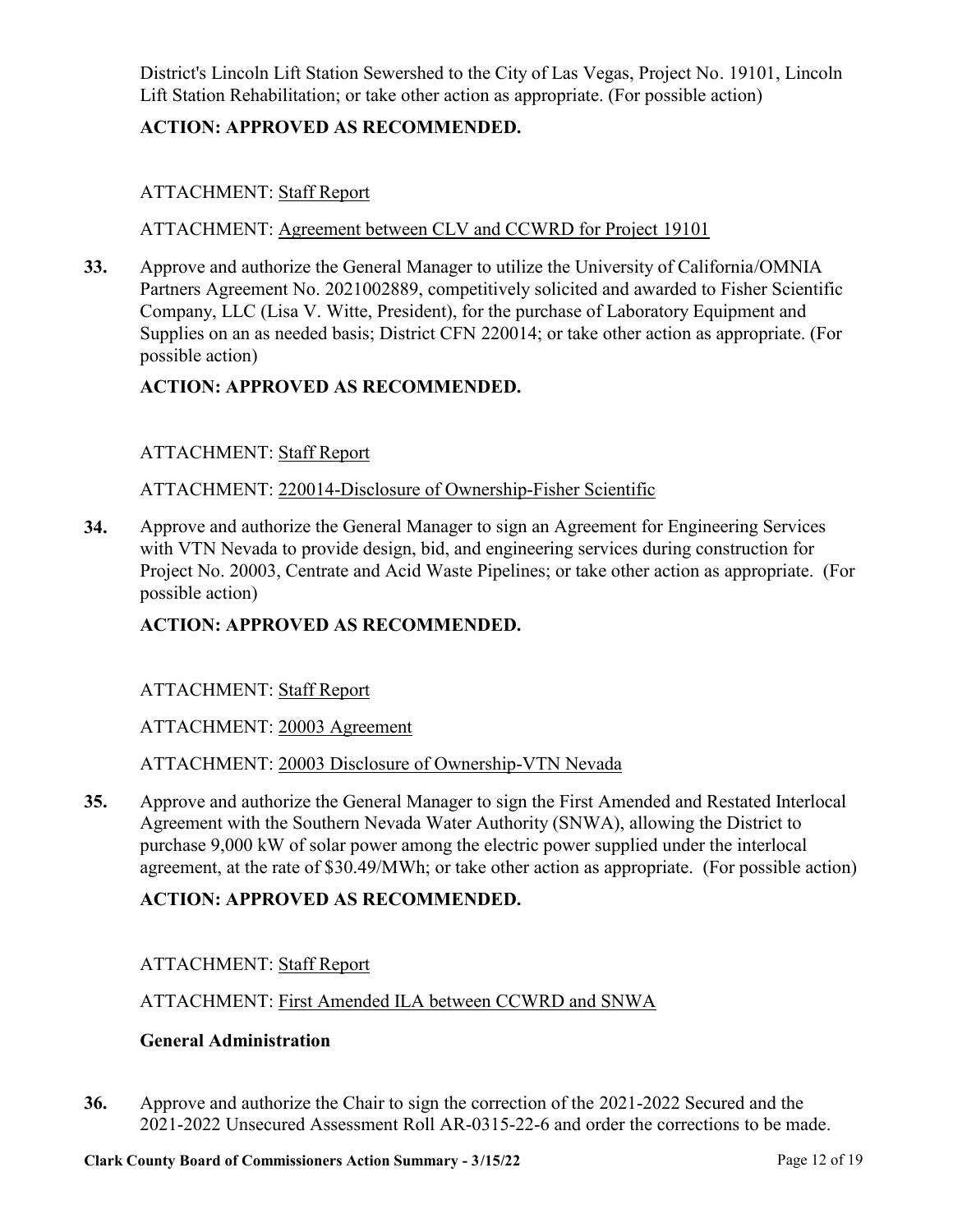[\(For possible action\)](http://clark.legistar.com/gateway.aspx?m=l&id=/matter.aspx?key=8078)

# **ACTION: APPROVED AS RECOMMENDED.**

### ATTACHMENT: Staff Report

### ATTACHMENT: AR-0315-22-6.pdf

### ATTACHMENT: AR-0315-22-6 Ownership.pdf

Pursuant to the Nevada Revised Statutes, note for the record that the Official Reports and [Documents received from various County offices are on file in the County Clerk's Office,](http://clark.legistar.com/gateway.aspx?m=l&id=/matter.aspx?key=8178)  Commission Division. **37.**

### **ACTION: APPROVED AS RECOMMENDED.**

### ATTACHMENT: Staff Report

[Approve the submittal of filing federal and state trademark applications for Clark County's](http://clark.legistar.com/gateway.aspx?m=l&id=/matter.aspx?key=8176)  Economic Development "BRIGHT BEYOND THE LIGHTS" mark. (For possible action) **38.**

# **ACTION: APPROVED AS RECOMMENDED.**

### ATTACHMENT: Staff Report

ATTACHMENT: ClarkCounty Logo Tagline 1C BLK.pdf

[Approve and authorize the Chair to execute the First Amendment of the Financial Assistance](http://clark.legistar.com/gateway.aspx?m=l&id=/matter.aspx?key=8203)  Agreement between Clark County and Rainbow Dreams, LLC for the operation of an early childhood education program; or take other action as appropriate. (For possible action) **39.**

### **ACTION: APPROVED AS RECOMMENDED.**

### ATTACHMENT: Staff Report

### ATTACHMENT: Amendment.pdf

[Authorize the creation of three \(3\) permanent full-time Child Development Specialist \(C27\)](http://clark.legistar.com/gateway.aspx?m=l&id=/matter.aspx?key=8077)  positions. (For possible action) **40.**

### **ACTION: APPROVED AS RECOMMENDED.**

### ATTACHMENT: Staff Report

Direct the County Treasurer to apportion, combine, or combine and reapportion the unpaid balances of special assessments for Special Improvement District Number 97B (Strip Maintenance) on original Assessor's Parcel Numbers and approve the apportionment, combination, or reapportionment to current Assessor's Parcel Numbers as follows: [162-09-703-023 to 162-09-703-024 thru -025; as applicable, and that the Board find that the](http://clark.legistar.com/gateway.aspx?m=l&id=/matter.aspx?key=8084)  **41.**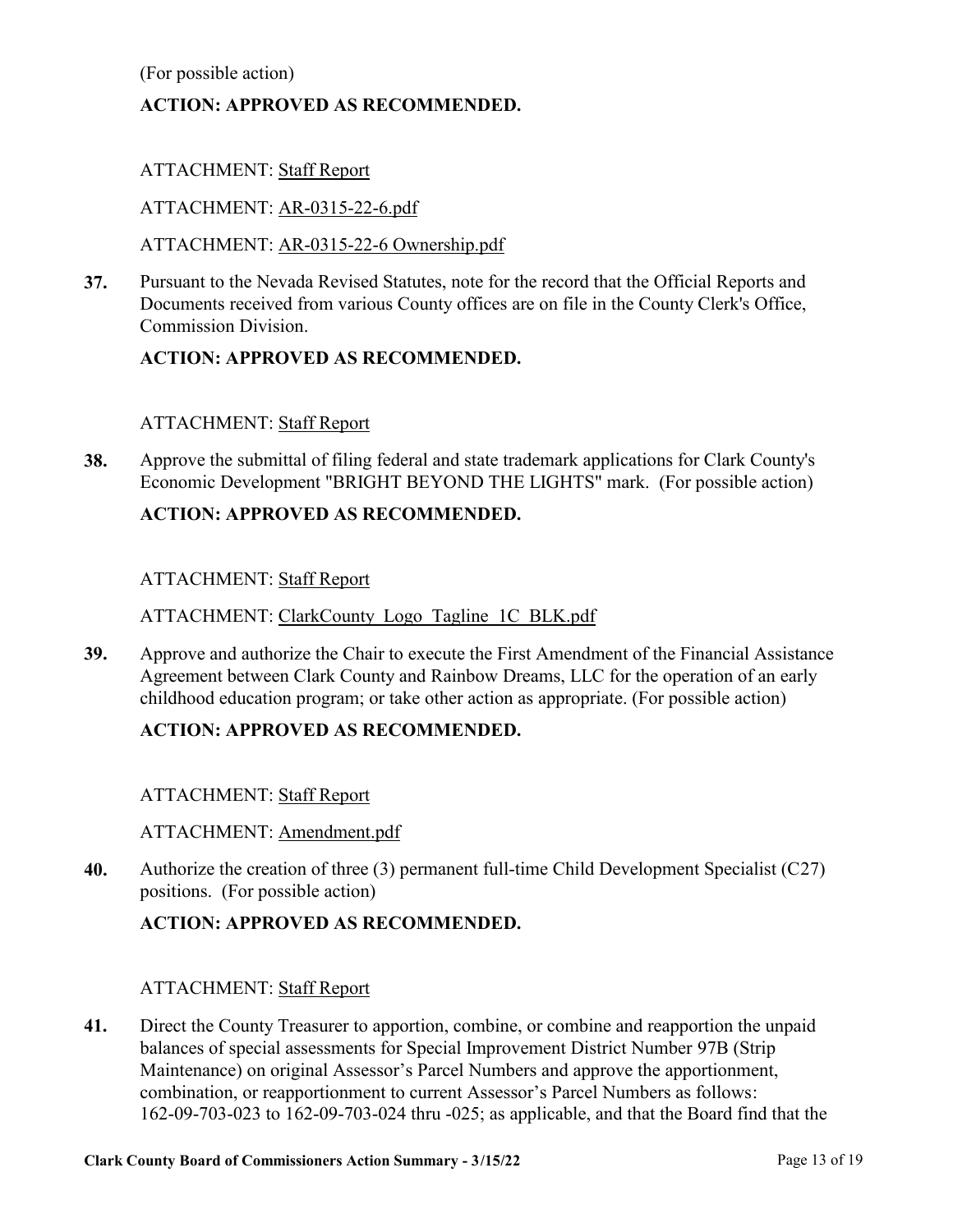combining or reapportioning of assessments will not materially or adversely impair the obligation of the County with respect to any outstanding bond secured by assessments or [increase the principal balance of any assessment to an amount such that the aggregate amount](http://clark.legistar.com/gateway.aspx?m=l&id=/matter.aspx?key=8084)  which is assessed against a tract exceeds the minimum benefit to the tract that is estimated to result from the project which is financed by the assessment. (For possible action)

# **ACTION: APPROVED AS RECOMMENDED.**

### ATTACHMENT: Staff Report

ATTACHMENT: Treasurer - SID 97B Reapportionment #17

# **END CONSENT AGENDA**

# **SEC. 6. ITEMS TAKEN SEPARATELY FROM CONSENT AGENDA**

### **SEC. 7. PUBLIC HEARINGS - 10 AM**

[Conduct a public hearing and approve, adopt and authorize the Chair to sign an ordinance to](http://clark.legistar.com/gateway.aspx?m=l&id=/matter.aspx?key=8068)  amend various chapters of the Clark County Code concerning appointments by the Board of County Commissioners to various boards, committees and councils to make provisions consistent with other provisions of the code and state law; and providing for other matters properly related thereto. Commission District: All (For possible action) **42.**

### **MOVED BY:** Marilyn K. Kirkpatrick

# **ACTION: APPROVED (INCLUDING ADOPTION OF ORDINANCE NO. 4927) AS RECOMMENDED.**

**VOTE:** 6

| <b>Voting Aye:</b> | Jim Gibson          |
|--------------------|---------------------|
|                    | Justin Jones        |
|                    | Marilyn Kirkpatrick |
|                    | William McCurdy II  |
|                    | Michael Naft        |
|                    | Tick Segerblom      |
| <b>Voting Nay:</b> | None                |
| Absent:            | Ross Miller         |
| Abstain:           | None                |
|                    |                     |

Conduct a public hearing and approve, adopt, and authorize the Chair to sign an ordinance to amend Clark County Air Quality Regulations Sections 13 and 14 to incorporate by reference [updates to delegated federal National Emission Standards for Hazardous Air Pollutants and New](http://clark.legistar.com/gateway.aspx?m=l&id=/matter.aspx?key=8182)  Source Performance Standards in effect as of July 1, 2021; and providing for other matters properly relating thereto. (For possible action) **43.**

**MOVED BY:** Justin Jones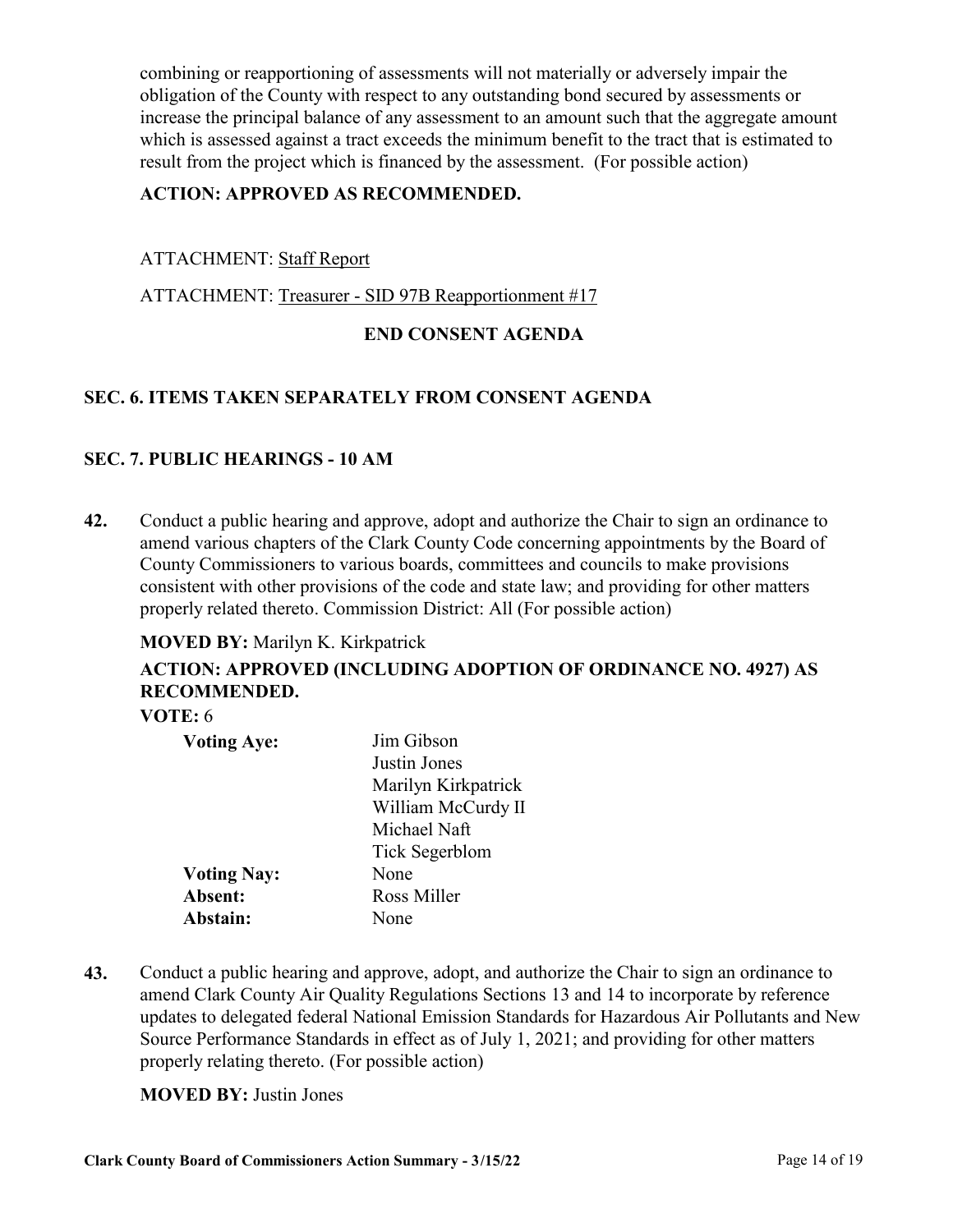### **ACTION: APPROVED (INCLUDING ADOPTION OF ORDINANCE NO. 4928) AS RECOMMENDED. VOTE:** 6

| <b>Voting Aye:</b> | Jim Gibson          |
|--------------------|---------------------|
|                    | Justin Jones        |
|                    | Marilyn Kirkpatrick |
|                    | William McCurdy II  |
|                    | Michael Naft        |
|                    | Tick Segerblom      |
| <b>Voting Nay:</b> | None                |
| Absent:            | Ross Miller         |
| Abstain:           | None                |
|                    |                     |

### **END PUBLIC HEARINGS**

### **SEC. 8. INTRODUCTION OF ORDINANCES**

### **This item is for introduction only. A date and time will be set for a public hearing. No public comments will be heard at this time.**

Introduce an Ordinance amending Title 20 of the Clark County Code, Chapter 20.04, Section [20.04.010, Chapter 20.08, Section 20.08.040, and Chapter 20.09, Section 20.09.010, and Section](http://clark.legistar.com/gateway.aspx?m=l&id=/matter.aspx?key=8127)  20.09.020; approve and authorize the Director of Aviation to approve operation of the service under new operating standards; provide for other matters properly relating thereto; and set a public hearing; or take other action as appropriate. (For possible action) **44.**

### **ACTION: BILL NO. 3-15-22-1 INTRODUCED BY COMMISSIONER GIBSON; PUBLIC HEARING SET FOR TUESDAY, APRIL 5, 2022 AT 10:00 A.M.**

### ATTACHMENT: Staff Report

ATTACHMENT: Intro to Ordinance Amending Title 20.pdf

### **SEC. 9. BUSINESS ITEMS**

[Identify emerging issues to be addressed by staff or by the Board at future meetings; receive](http://clark.legistar.com/gateway.aspx?m=l&id=/matter.aspx?key=7957)  updates on the activities of the various regional boards and commissions; and direct staff accordingly. **45.**

### **ACTION: IDENTIFIED/RECEIVED AS RECOMMENDED.**

### ATTACHMENT: Staff Report

[Appoint Art Villezcas to serve on the Moapa Valley Television Maintenance District Board of](http://clark.legistar.com/gateway.aspx?m=l&id=/matter.aspx?key=8198)  Directors until the 2022 General Election. (For possible action) **46.**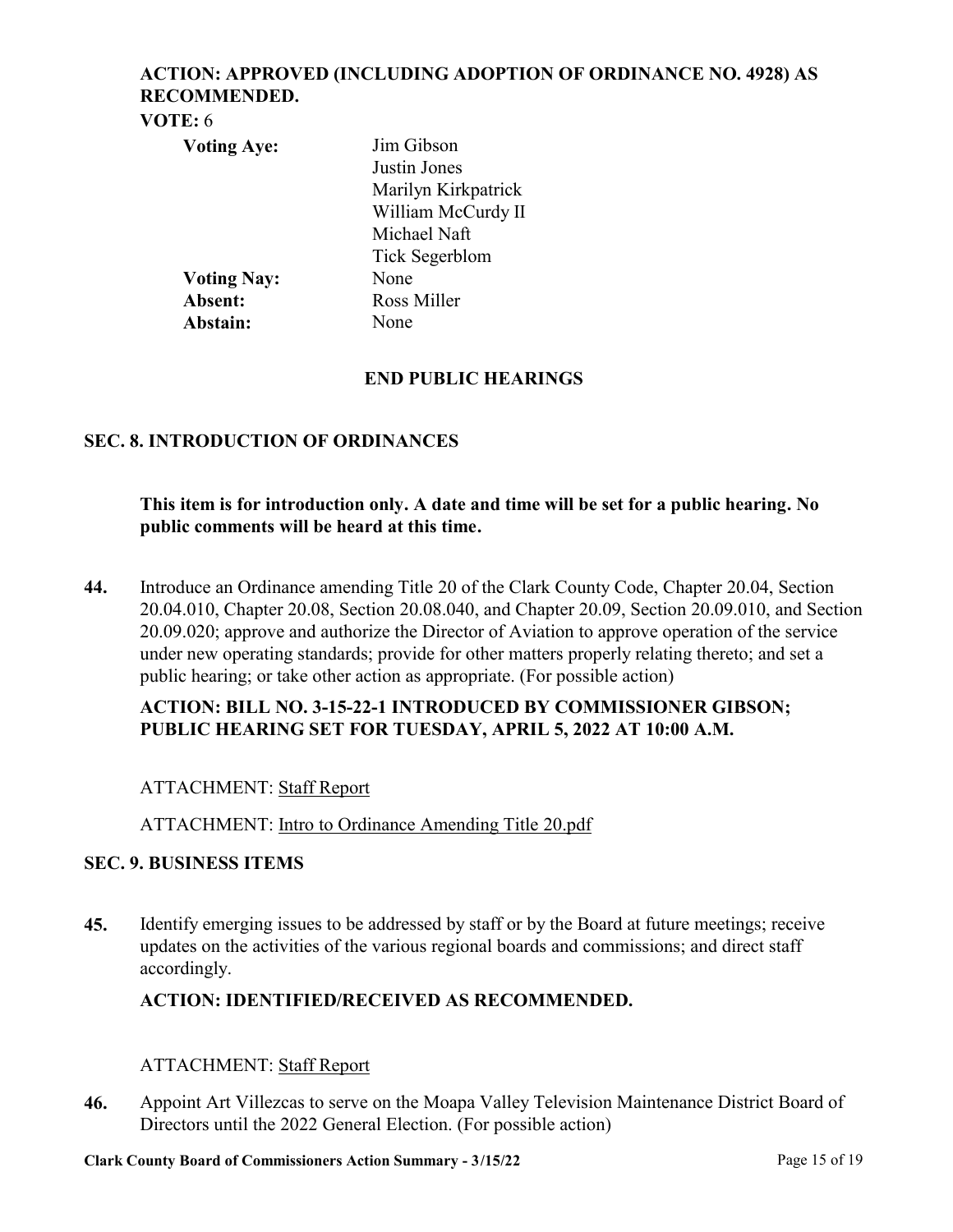#### **MOVED BY:** Marilyn K. Kirkpatrick

# **ACTION: APPROVED (INCLUDING APPOINTMENT OF ART VILLEZCAS UNTIL THE 2022 GENERAL ELECTION) AS RECOMMENDED. VOTE:** 6

| <b>Voting Aye:</b> | Jim Gibson          |
|--------------------|---------------------|
|                    | Justin Jones        |
|                    | Marilyn Kirkpatrick |
|                    | William McCurdy II  |
|                    | Michael Naft        |
|                    | Tick Segerblom      |
| <b>Voting Nay:</b> | None                |
| Absent:            | Ross Miller         |
| Abstain:           | None                |

[Receive a report from the Clark County School District regarding their reorganization. \(For](http://clark.legistar.com/gateway.aspx?m=l&id=/matter.aspx?key=8071)  possible action) **47.**

### **ACTION: RECEIVED AS RECOMMENDED.**

#### ATTACHMENT: Staff Report

Accept and approve the Business Impact Statement pursuant to NRS 237.090 for the proposed ordinance amending Title 20 of the Clark County Code, Chapter 20.09-Ground Transportation [Companies, by amending Section 20.09.010, to annualize the rates and charges for service and](http://clark.legistar.com/gateway.aspx?m=l&id=/matter.aspx?key=8128)  delivery vehicles operating at Harry Reid International Airport; and provide for other matters properly relating thereto; or take other action as appropriate. (For possible action) **48.**

### **MOVED BY:** Justin Jones **ACTION: APPROVED AS RECOMMENDED.**

#### **VOTE:** 5

| <b>Voting Aye:</b> | Jim Gibson          |
|--------------------|---------------------|
|                    | Justin Jones        |
|                    | Marilyn Kirkpatrick |
|                    | William McCurdy II  |
|                    | Tick Segerblom      |
| <b>Voting Nay:</b> | None                |
| Absent:            | Ross Miller         |
|                    | Michael Naft        |
| Abstain:           | None                |

[Approve, adopt and authorize the Chair to sign the Ordinance authorizing the issuance by the](http://clark.legistar.com/gateway.aspx?m=l&id=/matter.aspx?key=8177)  County of its "Clark County, Nevada, Highway Revenue Bonds (Indexed Fuel Tax and Subordinate Motor Vehicle Fuel Tax), Series 2022", in the maximum principal amount of \$200,000,000, as if an emergency exists. (For possible action) **49.**

#### **MOVED BY:** Justin Jones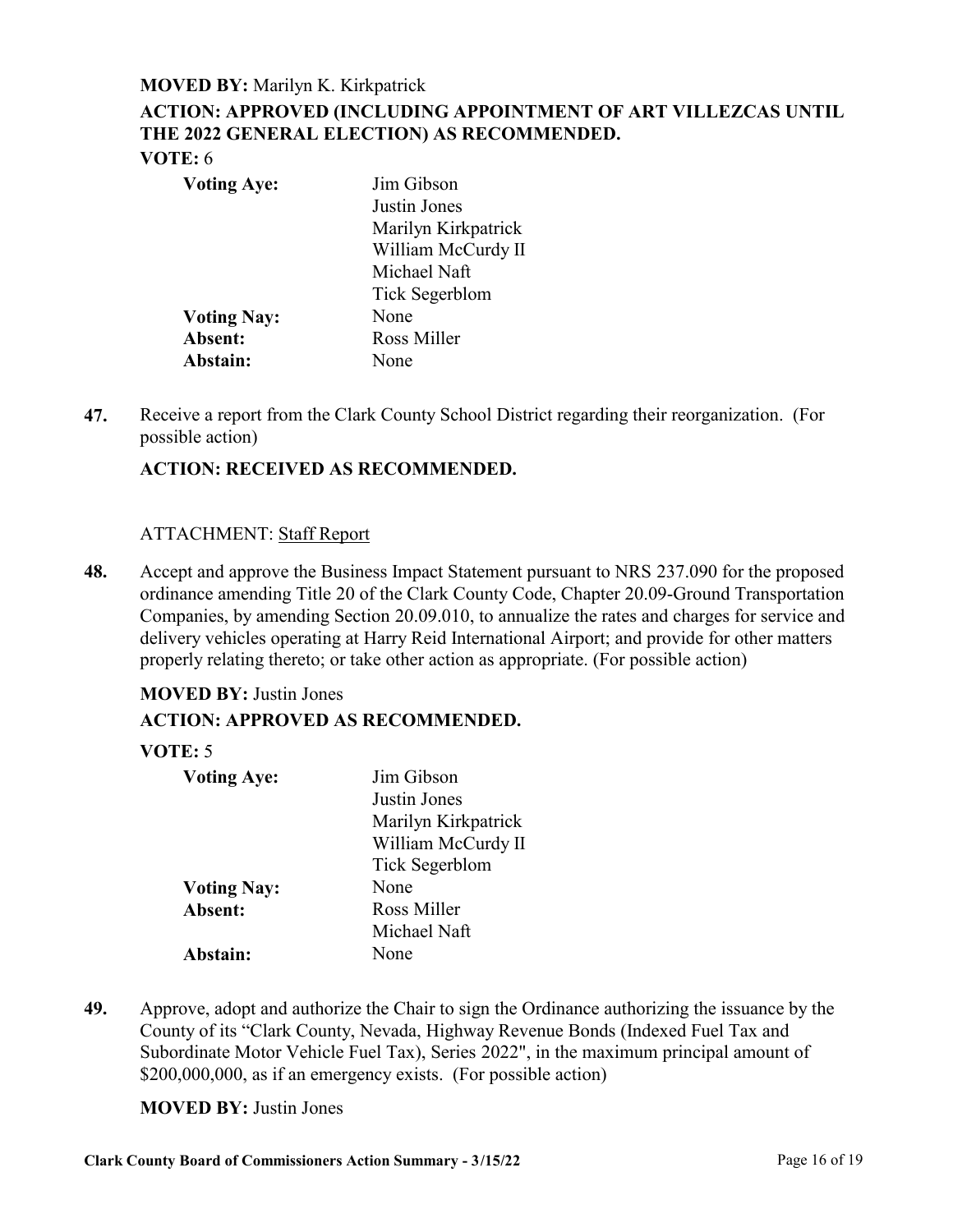# **ACTION: BILL NO. 3-15-22-2 INTRODUCED BY COMMISSIONER GIBSON INCLUDING THE ADOPTION OF ORDINANCE NO. 4929, AS IF AN EMERGENCY EXISTS.**

# **VOTE:** 6

| <b>Voting Aye:</b> | Jim Gibson<br>Justin Jones<br>Marilyn Kirkpatrick<br>William McCurdy II<br>Michael Naft |
|--------------------|-----------------------------------------------------------------------------------------|
|                    | Tick Segerblom                                                                          |
| <b>Voting Nay:</b> | None                                                                                    |
| Absent:            | Ross Miller                                                                             |
| Abstain:           | None                                                                                    |

Approve, adopt and authorize the Chair to sign the Ordinance consenting and agreeing to the provisions of the Las Vegas Convention and Visitors Authority bond resolution authorizing the [issuance by the Authority in the name and on behalf of the County of its "Clark County, Nevada,](http://clark.legistar.com/gateway.aspx?m=l&id=/matter.aspx?key=8180)  General Obligation (Limited Tax) Las Vegas Convention and Visitors Authority Refunding Bond (Additionally Secured with Pledged Revenues), Series 2022", in the maximum principal amount of \$15,370,000, as if an emergency exists. (For possible action) **50.**

### **MOVED BY:** Michael Naft

# **ACTION: BILL NO. 3-15-22-3 INTRODUCED BY COMMISSIONER GIBSON INCLUDING THE ADOPTION OF ORDINANCE NO. 4930, AS IF AN EMERGENCY EXISTS.**

| VOTE: 6 |  |
|---------|--|
|---------|--|

| <b>Voting Aye:</b> | Jim Gibson            |
|--------------------|-----------------------|
|                    | Justin Jones          |
|                    | Marilyn Kirkpatrick   |
|                    | William McCurdy II    |
|                    | Michael Naft          |
|                    | <b>Tick Segerblom</b> |
| <b>Voting Nay:</b> | None                  |
| Absent:            | Ross Miller           |
| Abstain:           | None                  |
|                    |                       |

[Receive a report and discuss Assembly Bill \(AB\) 363 of the 2021 Legislative Session and the](http://clark.legistar.com/gateway.aspx?m=l&id=/matter.aspx?key=8197)  authorization of short-term rentals in Unincorporated Clark County. (For possible action) **51.**

# **ACTION: RECEIVED AS RECOMMENDED. STAFF DIRECTED TO CONTINUE WORKING GROUP DISCUSSIONS FOR ORDINANCE DRAFTING.**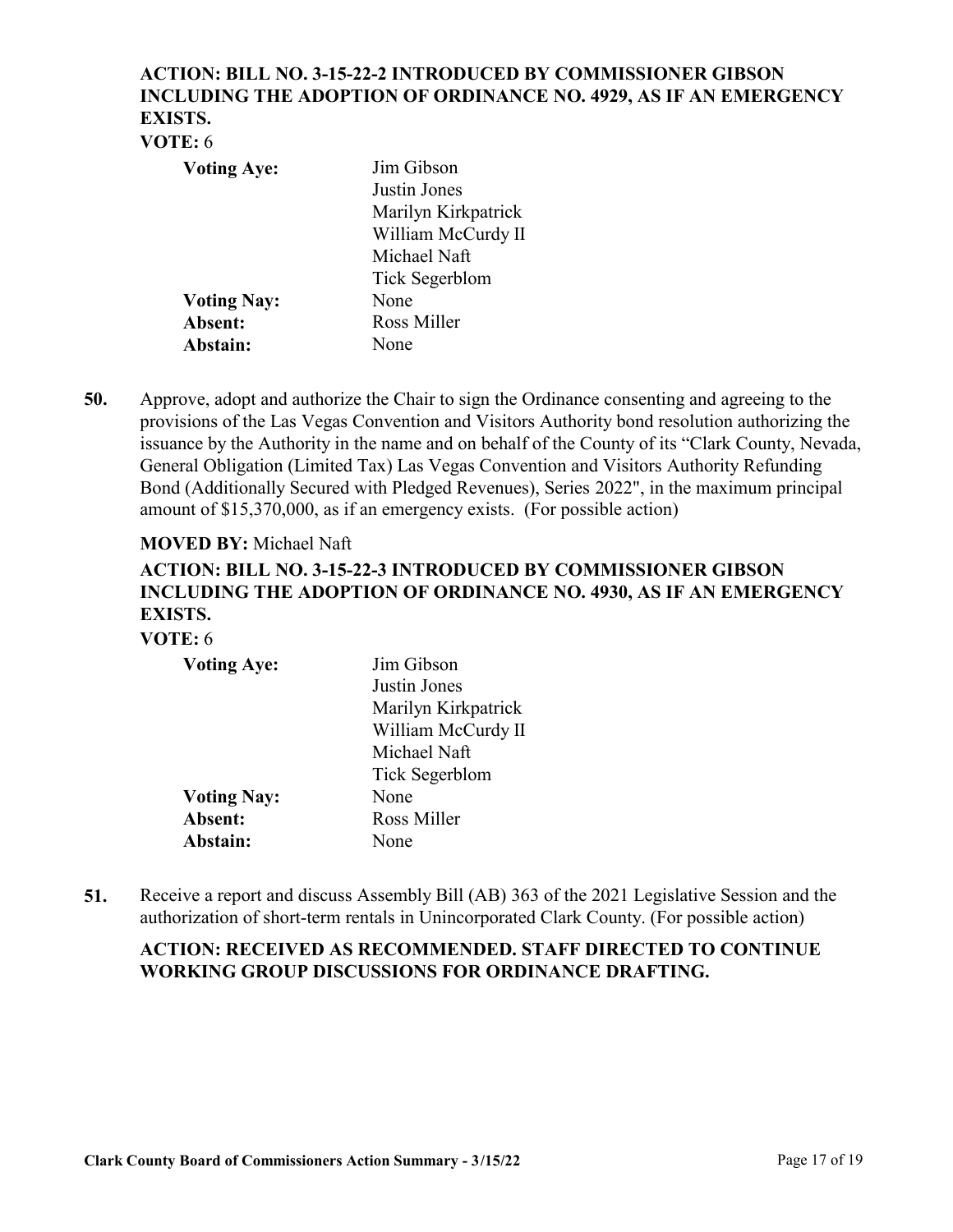ATTACHMENT: Meeting Handout 031522 Item No. 51 maps.pdf

ATTACHMENT: Meeting Handout 031522 Item No. 51 STR AB363.pdf

ATTACHMENT: Meeting Handout 031522 Item No. 51 STR Survey.pdf

[Receive a presentation from Code for America regarding its record sealing program and discuss](http://clark.legistar.com/gateway.aspx?m=l&id=/matter.aspx?key=8181)  funding using marijuana licensing funds. (For possible action) **52.**

## **ACTION: RECEIVED AS RECOMMENDED. STAFF DIRECTED TO COMPILE QUALIFICATIONS OF PROGRAM GROUPS REGARDING AUTOMATED MISDEMEANOR RECORD SEALING AND RETURN TO THE BOARD PRIOR TO THE LEGISLATIVE SESSION WITH INFORMATION.**

### ATTACHMENT: Staff Report

ATTACHMENT: Meeting Handout 031522 Item No. 52.pdf

Discuss amending the Clark County Burglar Alarm Code (Chapter 6.76) to update terminology [for electronic alarm systems; add definitions, and clarify duties of an electronic security services](http://clark.legistar.com/gateway.aspx?m=l&id=/matter.aspx?key=8206)  provider. (For possible action) **53.**

# **ACTION: STAFF DIRECTED TO DRAFT AN ORDINANCE FOR INTRODUCTION.**

### ATTACHMENT: Staff Report

Discuss amending Title 30 to clarify the standards for acceptance for administrative review [applications and public hearing requirements for cannabis establishments. \(For possible action\)](http://clark.legistar.com/gateway.aspx?m=l&id=/matter.aspx?key=8196)  **54.**

Note: Item No. 54 will be trailed to the Wednesday, March 16, 2022, Board of County Commissioners Zoning Meeting.

# **ACTION: DELETED FROM THE AGENDA AND HELD UNTIL THE APRIL 5, 2022 BOARD MEETING.**

### ATTACHMENT: Staff Report

Go into closed session, pursuant to NRS 241.015(3)(b)(2), to receive information from the District Attorney regarding potential or existing litigation involving a matter over which the Board has supervision, control, jurisdiction or advisory power, and to deliberate toward a [decision on the matter, and pursuant to NRS Chapter 288.220, to receive a report on the status of](http://clark.legistar.com/gateway.aspx?m=l&id=/matter.aspx?key=7958)  ongoing labor negotiations; and direct staff accordingly. (For possible action) **55.**

### **ACTION: NO CLOSED SESSION WAS HELD - NO ACTION WAS TAKEN BY THE BOARD.**

### ATTACHMENT: Staff Report